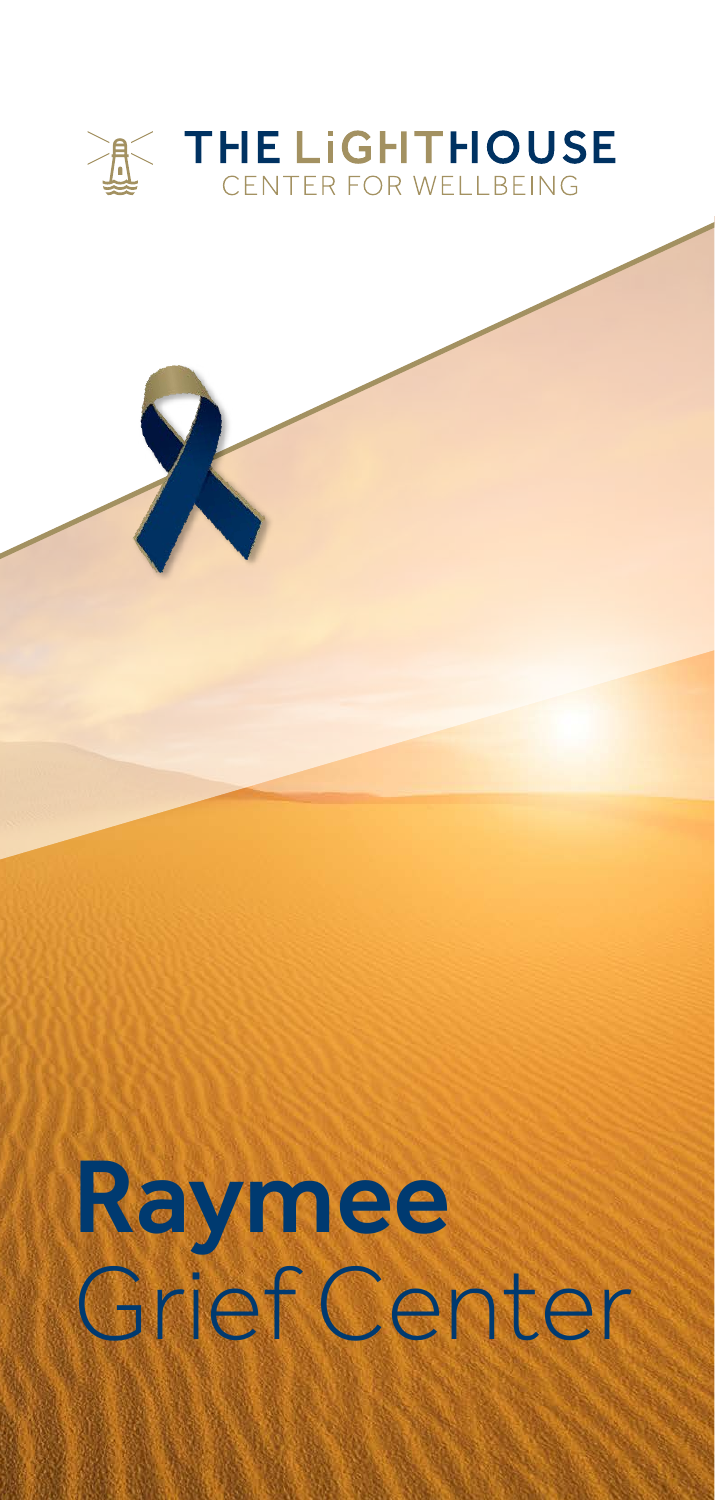



## *No one has to grieve alone.*

IF YOU, OR SOMEONE YOU KNOW, IS GRIEVING THE DEATH OF A LOVED ONE, OUR DOORS AND OUR HEARTS ARE OPEN TO YOU – REGARDLESS OF WHEN THAT LOSS OCCURRED. ALLOWING LIFE TO RETURN TO YOU AFTER A SIGNIFICANT LOSS BEGINS WITH UNDERSTANDING WHAT TO EXPECT FROM GRIEF, AND HOW IT CAN IMPACT YOU.

### We are here to help

The Raymee Grief Center provides free one-on-one consultations and support groups for individuals and families who are affected by grief. Founded in 2011 by Dr. Saliha Afridi & Dr. Tara Wyne, it remains the only grief support center in the Gulf region. Run by grief specialists at The LightHouse Arabia, the center can help you to understand what to expect from grief, how grief can impact you, and how to heal you and your family.

*"Grief is not a disorder, a disease, or a sign of weakness. It is an emotional, physical, and spiritual necessity. The only cure for grief is to grieve."*

EARL GROLLMAN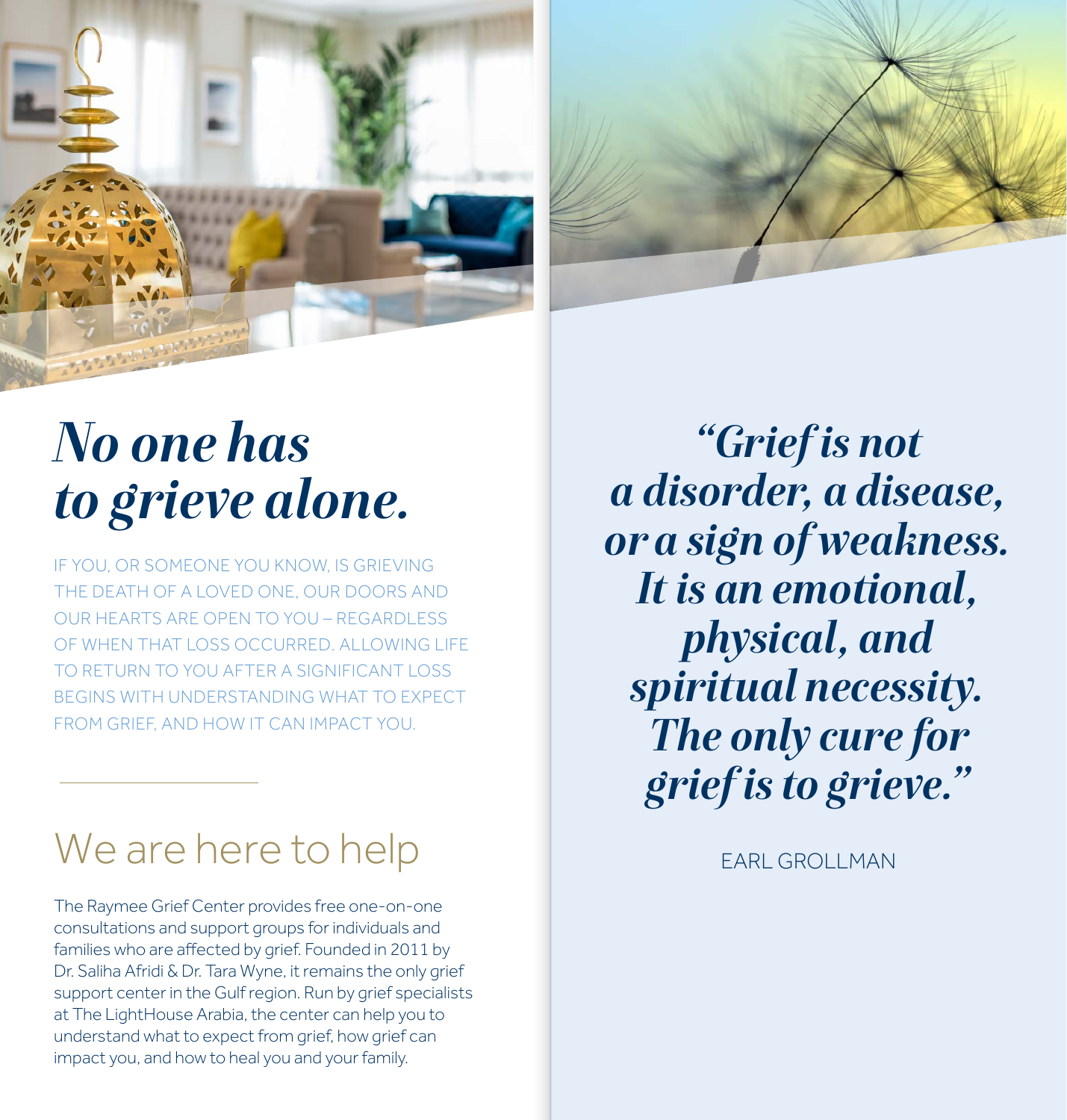

## *No one has to grieve alone.*

IF YOU, OR SOMEONE YOU KNOW, IS GRIEVING THE DEATH OF A LOVED ONE, OUR DOORS AND OUR HEARTS ARE OPEN TO YOU – REGARDLESS OF WHEN THAT LOSS OCCURRED. ALLOWING LIFE TO RETURN TO YOU AFTER A SIGNIFICANT LOSS BEGINS WITH UNDERSTANDING WHAT TO EXPECT FROM GRIEF, AND HOW IT CAN IMPACT YOU.

## We are here to help

The Raymee Grief Center provides free one-on-one consultations and support groups for individuals and families who are affected by grief. Founded in 2011 by Dr. Saliha Afridi & Dr. Tara Wyne, it remains the only grief support center in the Gulf region. Run by grief specialists at The LightHouse Arabia, the center can help you to understand what to expect from grief, how grief can impact you, and how to heal you and your family.

### INDIVIDUAL & GROUP SERVICES

ALL INDIVIDUAL AND GROUP SERVICES ARE FREE-OF-CHARGE.

## *Grief Consultation*

A confidential, 60-minute session with a grief specialist, one-on-one. During this session, you will gain a deeper understanding of what grief is, what to expect from it, and how to heal through it.

## *Grief Support Groups*

#### MOTHERLESS DAUGHTERS SUPPORT GROUP

A bi-weekly support group for women aged 18-years and above who have lost their mother. This group is modeled after the book, *Motherless Daughters,* by Hope Edelman.

#### GENERAL ADULT GRIEF SUPPORT GROUP

A bi-weekly support group that provides a safe space for anyone aged 18-years and above, who is grieving. This includes the death of a child, spouse, sibling, friend, parent, or colleague.

#### TEEN, MIDDLE, & LITTLES GENERAL GRIEF SUPPORT GROUPS

Bi-weekly support groups for: *Teens:* 13 – 17 years old *Middles:* 6 – 12 years old *Littles:* 3 – 5 years old

#### LITTLE LIFETIMES:

PREGNANCY & INFANT LOSS A monthly support group for parents grieving the death of a pregnancy or child.

#### SUPPORT AFTER LOSS TO SUICIDE (SALS)

A monthly support group for individuals grieving the loss of a loved one to suicide.

### CORPORATE & COMMUNITY SERVICES

#### CRITICAL INCIDENT STRESS DEBRIEFINGS (CISD)

CISD's are a structured 7-phase group intervention that takes place in response to a traumatic event which is facilitated by a licensed clinical psychologist that specializes in grief and trauma.

#### GRIEF TRAINING FOR SCHOOLS, HOSPITALS AND PUBLIC & PRIVATE ORGANIZATIONS

Grief training equips participants with the ability to identify common grief reactions, learn principles for guiding grief, and how to support someone who is grieving. Trainings are customized to your organization's unique needs.

#### BEREAVEMENT POLICY GUIDANCE for schools & organizations

#### *Modelled on The Dougy Center –*

*the National Center for Grieving Children and Families in the US, the Raymee Grief Center was founded in 2011 to give everyone in the UAE the opportunity to grieve in a supportive and understanding environment.*

### *"The only way out, is through."*

ROBERT FROST Poet and bereaved father of two children